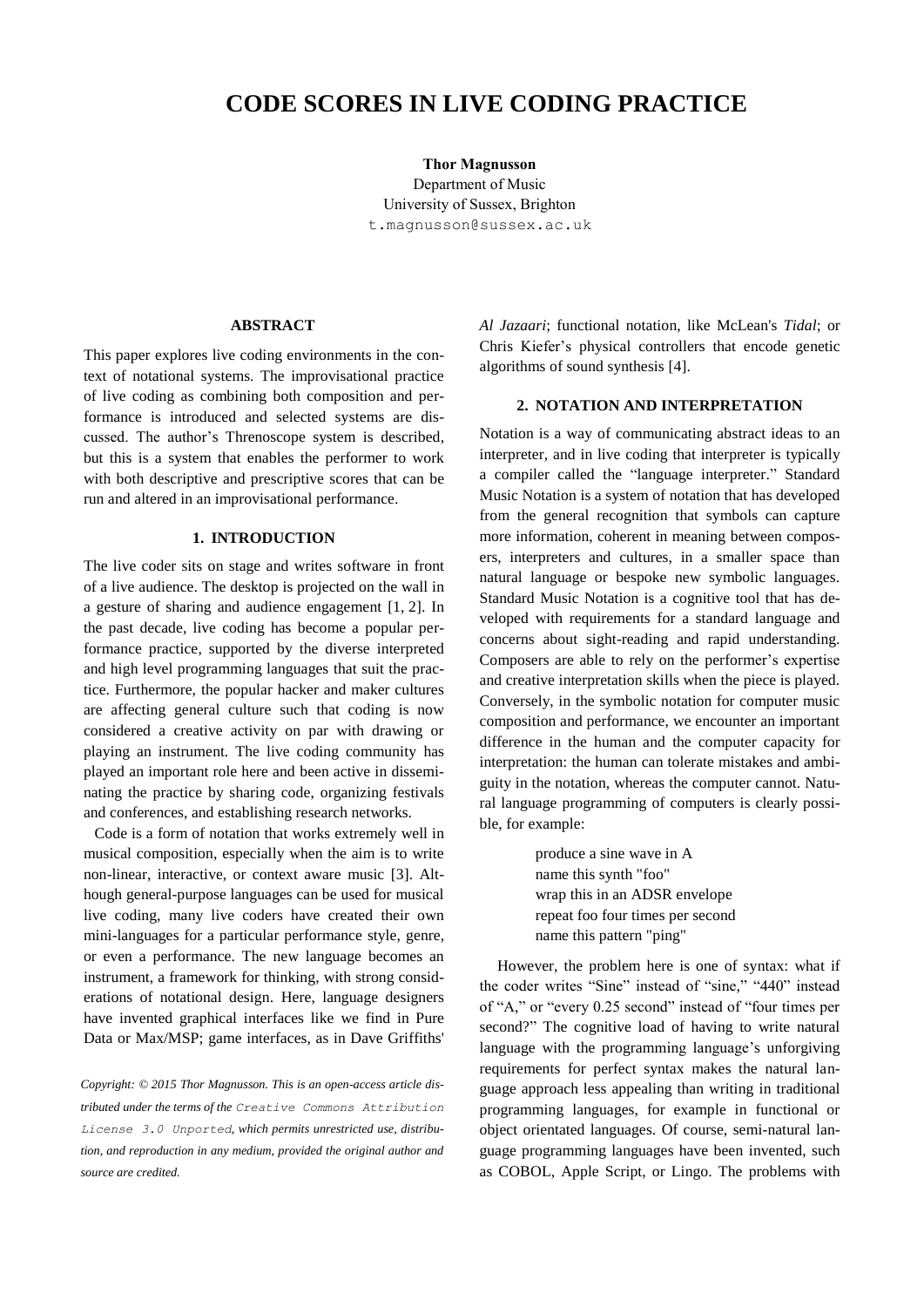those were often that they became quite verbose and the 'naturalness' of their syntax was never so clear. Consequently, in a more familiar object oriented dot-syntax, the above might look like:

$$
w = Sine("foo", [\frac{440]);
$$
  
w.addEnvelope(\adsr);  

$$
p = Pattern("ping");
$$
  

$$
p.seq(\text{foo}, 0.25);
$$

In both cases we have created a synthesizer and a pattern generator that plays the synth. The latter notation is less prone to mistakes, and for the trained eye the syntax actually becomes symbolic through the use of dots, camelCase, equals signs, syntax coloring, and brackets with arguments that are differently formatted according to type. This is called 'secondary notation' in computer science parlance, and addresses the cognitive scaffolding offered by techniques like colorization or indentation [5].

# **3. LIVE CODING AS NOTATION**

Live coding is a real-time performance act and therefore requires languages that are relatively simple, forgiving in terms of syntax, and high level. Certain systems allow for both high and low level approach to musical making, for example SuperCollider, which enables the live coder to design instruments (or synths) whilst playing them at another level of instructions (using patterns). Perhaps the live coding language with the most vertical approach would be Extempore [6], which is a live coding environment where the programming language Scheme is used at the high level to perform and compose music, but another language – type sensitive and low level, yet keeping the functional programming principles of Scheme – can be used for low level, real-time compiled instructions (using the LLVM compiler). In Extempore, an oscillator, whether in use or not, can be redesigned and compiled into bytecode in real-time, hotswapping the code in place.

However, live performance is stressful and most live coders come up with their own systems for high-level control. The goals are typically fast composition cycle, understandability, novel interaction, but most importantly to design a system that suits the live coder's way of thinking. Below is an introduction of four systems that all explore a particular way of musical thinking, language design, and novel visual representation.



**Figure 1 :** A screen shot of Tidal. We see the score written in the quotation marks, with functions applied.

Alex McLean's *Tidal* [7] is a high level mini-language built on top of Haskell. It offers the user a limited set of functionality; a system of constraints that presents a large space for exploration within the constraints presented [8]. The system focuses on representing musical pattern. The string score is of variable length, where items are events, but these items can be in the form of multi-dimensional arrays, representing sub-patterns. This particular design decision offers a fruitful logic of polyrhythmic and polymetric temporal exploration. The system explicitly *affords* this type of musical thinking, which consequently limits other types of musical expression. The designers of the live coding languages discussed in this section are not trying to create a universal solution to musical expression, but rather define limited sets of methods that explore certain musical themes and constraints.

Dave Griffiths' *Scheme Bricks* is a graphical coding system of a functional paradigm, and, like Tidal, it offers a way of creating recursive patterns. Inspired by the MIT Scratch [9] programming system, a graphical visualization is built on top of the functional Scheme programming language. The user can move blocks around and redefine programs through visual and textual interactions that are clear to the audience. The colored code blocks are highlighted when the particular location of the code runs, giving an additional representational aspect to the code.



**Figure 2 :** Scheme Bricks. In simple terms, what we see is the bracket syntax of Scheme represented as blocks.

Scheme Bricks are fruitful for live musical performance as patterns can be quickly built up, rearranged, muted, paused, etc. The modularity of the system makes it suitable for performances where themes are reintroduced (a muted block can be plugged into the running graph).

This author created *ixi lang* in order to explore code as musical notation [10]. The system is a high level language built on top of SuperCollider and has access to all the functionality of its host. By presenting a coherent set of bespoke '*ixi lang*' instructions in the form of a notational interface, the system can be used by novices and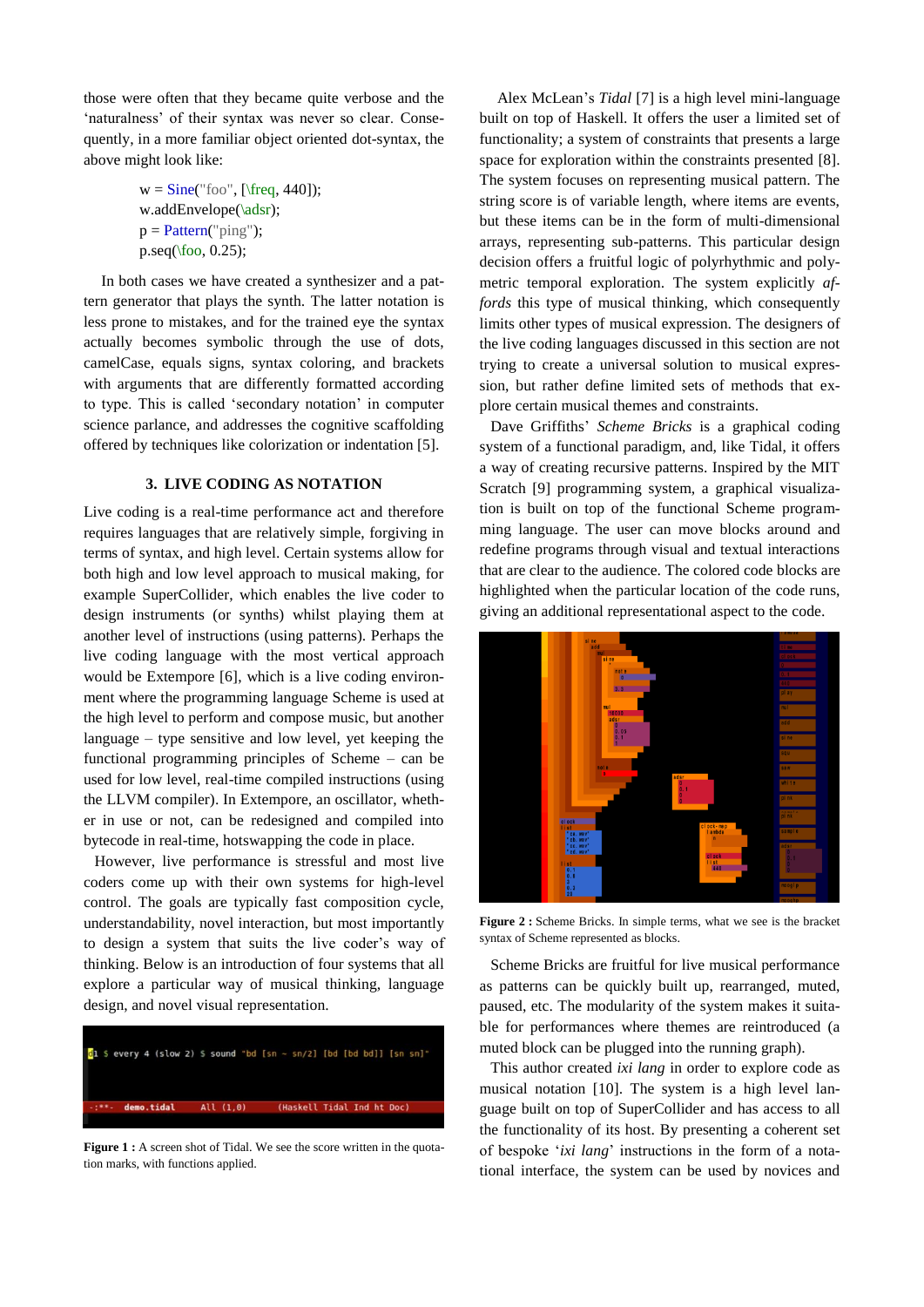experienced SuperCollider users alike. The system removes many of SuperCollider's complex requirements for correct syntax, whilst using its synth definitions and patterns; the original contribution of *ixi lang* is that it creates a mini-language for quick prototyping and thinking.



**Figure 3 :** *ixi lang* Agents are given scores that can be manipulated, and changed from other code.

In *ixi lang* the user creates agents that are assigned percussive, melodic, or concrete scores. The agents can be controlled from other locations in the code and during that process the textual document is automatically rewritten to reflect what is happening to the agents. This makes it possible for the coder and the audience to follow how the code is changing itself and the resulting music. As code can be rewritten by the system, it also offers the possibility of storing the state of the code at any given time in the performance. This is done by writing a snapshot with a name: the snapshot can then be recalled at any time, where running new code is subsequently muted (and changes color), and agents whose score has changed return to their state when the snapshot was taken.



**Figure 4 :** Gibber. Here textual code can change size, color or font responding to the music. All user-defined.

A recent live coding environment by Charlie Roberts called *Gibber* [11] takes this secondary notation and visual representation of music further than ixi lang: here we can see elements in the code highlighted when they are played: the text flashes, colors change, and font sizes can be changed according to what is happening in the music. Gibber allows for any textual element to be mapped to any element in the music. The code becomes a visualization of its own functionality: equally a prescription and description of the musical processes.

Gibber is created in the recent Web Audio API, which is a JavaScript system for browser-based musical composition. As such it offers diverse ways of sharing code, collaborating over networks in real-time or not.

All of the systems above use visual elements as both primary and secondary notation for musical control. The notation is prescriptive – aimed at instructing computers – although elements of secondary notation can represent information that could be said to be of a descriptive purpose [12]. The four systems have in common the constrained set of functions aimed to explore particular musical ideas. None of them – bar Gibber perhaps – are aimed at being general audio programming systems, as the goals are concerned with live coding: real-time composition, quick expression, and audience understanding.

#### **4. THE THRENOSCOPE**

In the recent development of the Threnoscope system, the author has explored representational notation of live coding. This pertains to the visualization of sound where audible musical parameters are represented graphically. The system is designed to explore microtonality, tunings, and scales; and in particular how those can be represented in visual scores aimed at projection for the audience.

The Threnoscope departs from linear, pattern-based thinking in music and tries to engender the conditions of musical stasis through a representation of sound in a circular interface where space (both physical space and pitch space) is emphasized, possibly becoming more important than concerns of time.

The system is object oriented where the sound object – the 'drone' – gets a graphical representation of its state. This continuous sound can be interacted with through code, the graphical user interface, MIDI controllers, and OSC commands, and changes visually depending upon which parameters are being controlled. The user can also create 'machines' that improvise over a period of time on specific sets of notes, as defined by the performer. These machines can be live coded, such that their behavior changes during their execution. Unlike the code score, discussed below, the machines are algorithmic: they are not intended to be fully defined, but rather to serve as an unpredictable accompaniment to the live coder.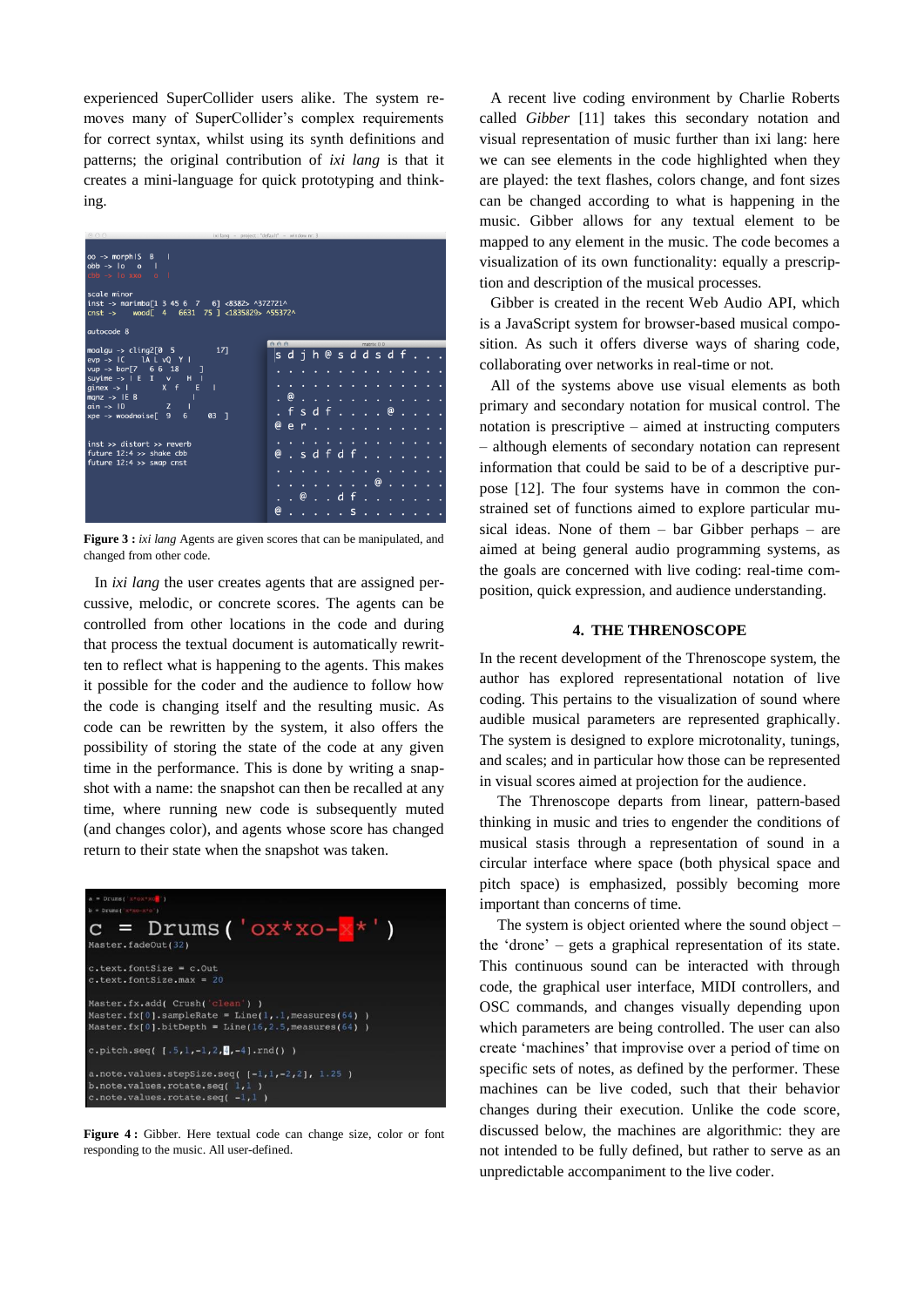

**Figure 5**. The Threnoscope in 8-channel resolution. The straight crossing lines are speakers. The circles are harmonics, and the colored wedges are (moving) drones.



**Figure 6**. The Threnoscope's code interface on the right. The system is here in a scale-mode, with scale degrees rather than harmonics. A machine is running in the middle, affecting a selection of the running drones.

Figure 5 shows the circular interface where the innermost circle is the fundamental frequency, with the harmonics repeated outwardly. The lines crossing the interface represent the audio channels or speakers (the system can be set from 2 to 8 channels). The sound/drone can have a length extending up to 360 degrees, but it can also be short and move fast around the space. Figure 6 depicts the system with the command line prompt on the right, and a console underneath that reports on the state of the engine, errors in code, or events being played in a running score. By clicking on a particular drone, its sonic information appears in the console in a format that gives the coder quick entry to manipulate the parameters.

Musical events in the Threnoscope system are created through code instructions. Since the default envelope of

the drone is an ASR (Attack, Sustain, Release) envelope, a note duration can range from a few milliseconds to an infinite length. Each of the speaker lines could be seen as a static playhead, where notes either cross it during their movement or linger above it with continuous sound. A compositional aspect of the Threnoscope is to treat notes as continuous objects with states that can be changed (spatial location, pitch, timbre, amplitude, envelope, etc.) during its lifetime.

The Threnoscope has been described before both in terms of musical notation [11] and as a system for improvisation [12]. This paper explores further the notational aspects of the system, and the design of the code score.

## **5. THE CODE SCORE**

Code is rarely represented on a timeline, although certain systems have enabled programmers to organize code linearly over time, although in Macromedia's Director and Flash multimedia production software this becomes a key feature. This general lack of a timeline can pose a problem when working with code as a creative material in time-based media such as music, games or film. The lack of timeline makes navigating the piece for compositional purposes cumbersome and often impossible.

The Threnoscope's code score is a two dimensional textual array where the first item is the scheduled time and the second contains the code to be executed. This makes it possible to jump to any temporal location in the piece, either directly or through running the code that is scheduled to happen before (with some limitations though, as this code could be of a temporal nature as well).

Scores in textual code format, like that of the Threnoscope, can make it difficult to gain an overview of the musical form, as multiple events can be scheduled to take place at the same moment with subsequent lack of activity for long periods. This skews the isomorphism between notational space (the lines of code) and time if working with the mindset of a linear timeline. For this reason the Threnoscope offers an alternative chronographic visualization to represent the code in the spatial dimension. This is demonstrated in Figure 7.

The code score timeline is vertically laid out as is common in tracker interfaces. The code can be moved around in time, deleted, or new elements added. By clicking on relevant 'code tracks' the user can call up code into a text field and edit the code there. The drones are created on the vertical tracks on the timeline. They have a beginning and an end, with code affecting the drones represented as square blocks on the drone track. The drone itself and the events within it can be moved around with the mouse or through code. The score can therefore be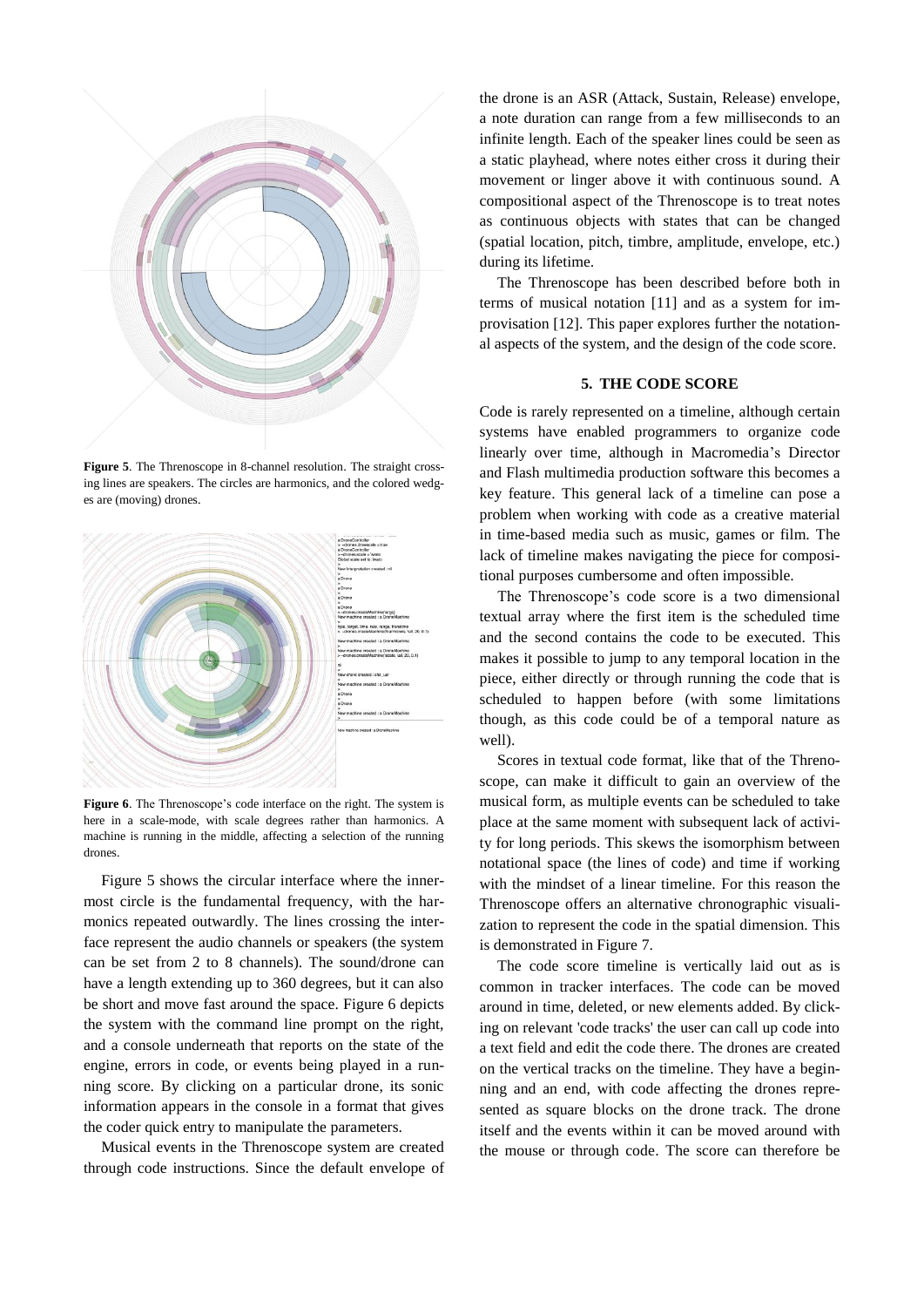manipulated in real-time, much like we are used to with MIDI sequencers or digital audio workstations.



**Figure 7.** A graphical visualization of the code score. When a vertically lined drone is clicked on, a page with its code appears above the circular interface.

Most timelines in music software run horizontally from left to right, but in the Threnoscope the score vertical and runs from top down. This is for various reasons: firstly, the available screen space left on most display resolutions when the circular score has taken up the main space on the left is a rectangular shape with the length on the vertical axis; secondly, when a user clicks on the visual representation of the drone, its score pops up in the textual form of code, and this text runs from top to bottom. It would be difficult to design a system where code relates to events on a horizontal timeline.

## **6. PERFORMING WITH SCORES**

The code score was implemented for two purposes: to enable small designed temporal patterns to be started at any point in a performance: just like jazz improvisers often memorize certain musical phrases or licks, the code score would enable the live coder to pre-compose musical phrases. The second reason for designing the code score system is to provide a format for composers to write longer pieces for the system, both linear and generative.

The score duration can therefore range from being a short single event to hours of activity; it can be started and stopped at any point in a performance, and the performer can improvise on top of it. Scores can include other scores. As an example, a performer in the middle of a performance might choose to run a 3-second score that builds up a certain tonal structure. The code below shows the code required to start a score.

~drones.playScore(\myScore, 1) // name of score & time scale ~drones.showScore(\myScore) // visual display of the score

The first method simply plays the score without a graphical representation. This is very flexible, as multiple scores can be played simultaneously, or the same score started at different points in time. Scores can be stopped at will. Whilst the scores are typically played without any visual representation, it can be useful to observe the score graphically. The second method creates the abovementioned graphical representation of the score shown in Figure 7. For a live performance, this can be helpful as it allows the performer to interact with the score during execution. The visual representation of the score can also assist in gaining an overview of a complex piece.

For this author, the code score has been a fruitful and interesting feature of the system. Using scores for digital systems aimed at improvisation becomes equivalent to how instrumentalists incorporate patterns into their motor memory. The use of code scores question the much broken unwritten 'rule' that a live coding performance should be coded from scratch. It enables the live coder work at a higher level, to listen more attentively to the music (which, in this author's experience, can be difficult when writing a complex algorithm), and generally focus more on the compositional aspects of the performance.

#### **7. CONCLUSION**

This short paper has discussed domain specific programming languages as notational systems. Live coding systems are defined as often being idiosyncratic and bespoke to their authors' thought processes. The Threnoscope and its code score was presented as a solution to certain problems of performance and composition in live coding, namely of delegating activities to actors such as machines or code scores.

#### **8. REFERENCES**

- [1] N. Collins, A. McLean, J. Rohrhuber, and A. Ward. "Live coding in laptop performance." *Organised Sound*, vol 8. n° 3, 2003, pp. 321-330.
- [2] T. Magnusson. "Herding Cats: Observing Live Coding in the Wild*"* in *Computer Music Journal*, vol. 38 n° 1, 2014, pp. 8-16.
- [3] T. Magnusson. "Algorithms as Scores: Coding Live Music" in *Leonardo Music Journal*. vol 21. n° 1, 2011, pp. 19-23.
- [4] C. Kiefer. "Interacting with text and music: exploring tangible augmentations to the live-coding interface" in *Proceedings of the International Conference for Life Interfaces*, 2014.
- [5] A. F. Blackwell, and T. R. G. Green. "Notational systems - the Cognitive Dimensions of Notations framework" in J.M. Carroll (Ed.) *HCI Models, Theories and Frameworks: Toward a multidisciplinary science*. San Francisco: Morgan Kaufmann, 2003, pp. 103-134.